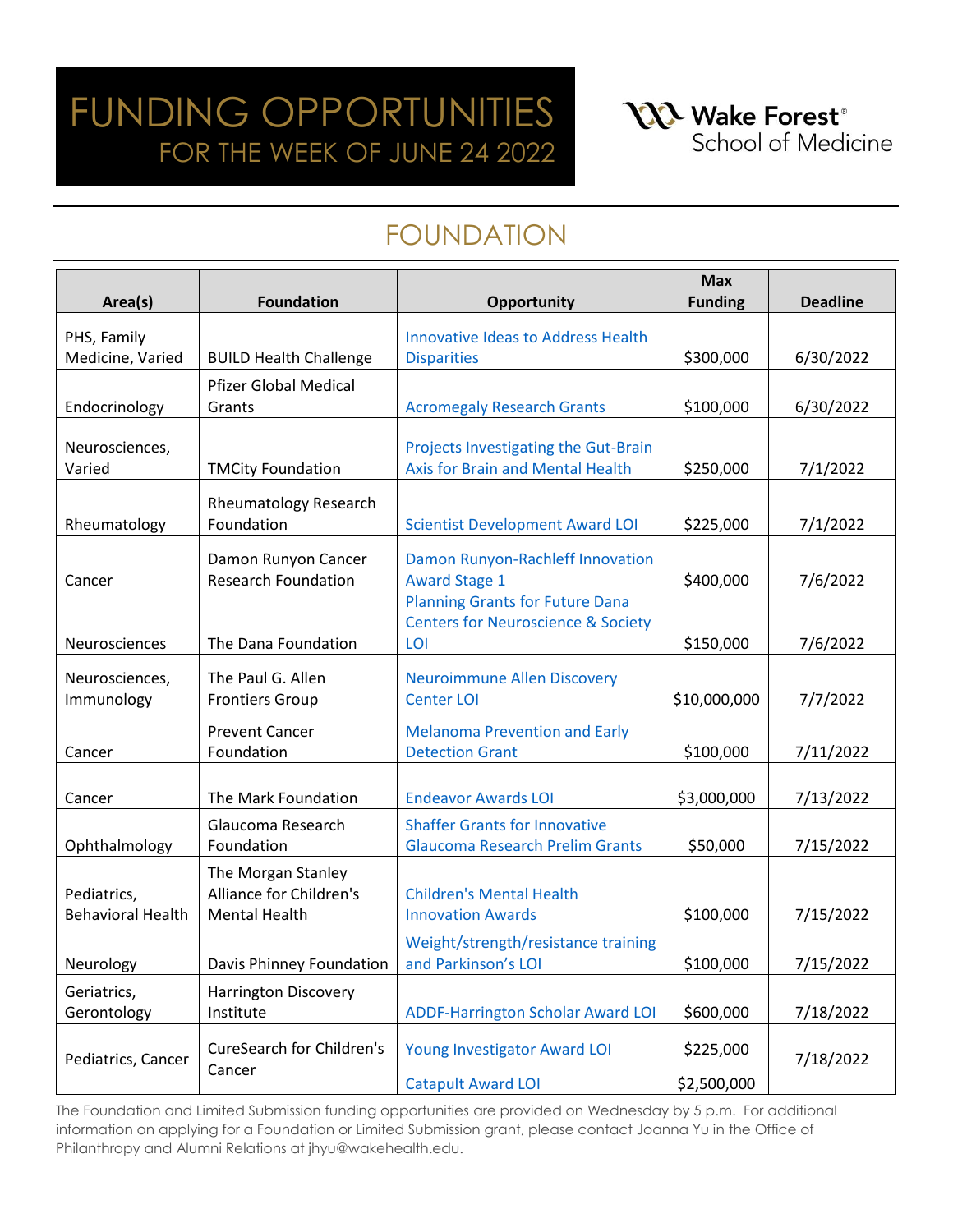**NA** Wake Forest<sup>®</sup> School of Medicine

### FOUNDATION

| Area(s)            | <b>Foundation</b>                             | <b>Opportunity</b>                                                                                     | <b>Max</b><br><b>Funding</b> | <b>Deadline</b> |
|--------------------|-----------------------------------------------|--------------------------------------------------------------------------------------------------------|------------------------------|-----------------|
| Pediatrics, Cancer | Children's Cancer<br>Research Fund            | <b>Accelerating Impact for Hard to</b><br><b>Treat Cancers LOI</b>                                     | \$250,000                    | 7/21/2022       |
|                    |                                               | <b>Research Grants in Congenital</b><br>Muscular Dystrophy - Collagen 6                                | \$100,000                    |                 |
|                    |                                               | <b>Research Grants in Congenital</b><br><b>Muscular Dystrophy - Congenital</b><br>Dystroglycanopathies | \$50,000                     |                 |
| Neurosciences      | Cure CMD                                      | <b>Research Grants in Congenital</b><br><b>Muscular Dystrophy - LAMA2</b>                              | \$100,000                    | 7/22/2022       |
|                    |                                               | <b>Research Grants in Congenital</b><br>Muscular Dystrophy - Congenital<br>Laminopathy                 | \$50,000                     |                 |
|                    |                                               | <b>Research Grants in Congenital</b><br>Muscular Dystrophy - Selenon                                   | \$100,000                    |                 |
| Cancer             | <b>Colorectal Cancer</b><br>Alliance          | <b>Pilot Awards</b>                                                                                    | \$100,000                    | 7/25/2022       |
|                    |                                               | <b>Macular Degeneration Postdoctoral</b><br><b>Fellowship LOI</b>                                      | \$200,000                    |                 |
| Ophthalmology      | <b>BrightFocus Foundation</b>                 | <b>Macular Degeneration New</b><br><b>Investigator Grant LOI</b>                                       | \$450,000                    | 7/28/2022       |
|                    |                                               | <b>Macular Degeneration Innovative</b><br><b>Research Grant LOI</b>                                    | \$600,000                    |                 |
| Varied             | <b>FRAXA Research</b><br>Foundation           | <b>FRAXA Fellowship LOI</b>                                                                            | \$100,000                    | 8/1/2022        |
| Varied             | Arnold and Mabel<br><b>Beckman Foundation</b> | <b>Beckman Young Investigators</b><br>Program - Chemical and Life<br><b>Sciences LOI</b>               | \$600,000                    | 8/1/2021        |
| Varied             | Lupus Research Alliance                       | <b>Global Team Science Award LOI</b>                                                                   | \$3,000,000                  | 8/1/2022        |
| Cardiology         | <b>Additional Ventures</b>                    | The Single Ventricle Research Fund<br>LOI                                                              | \$600,000                    | 8/5/2022        |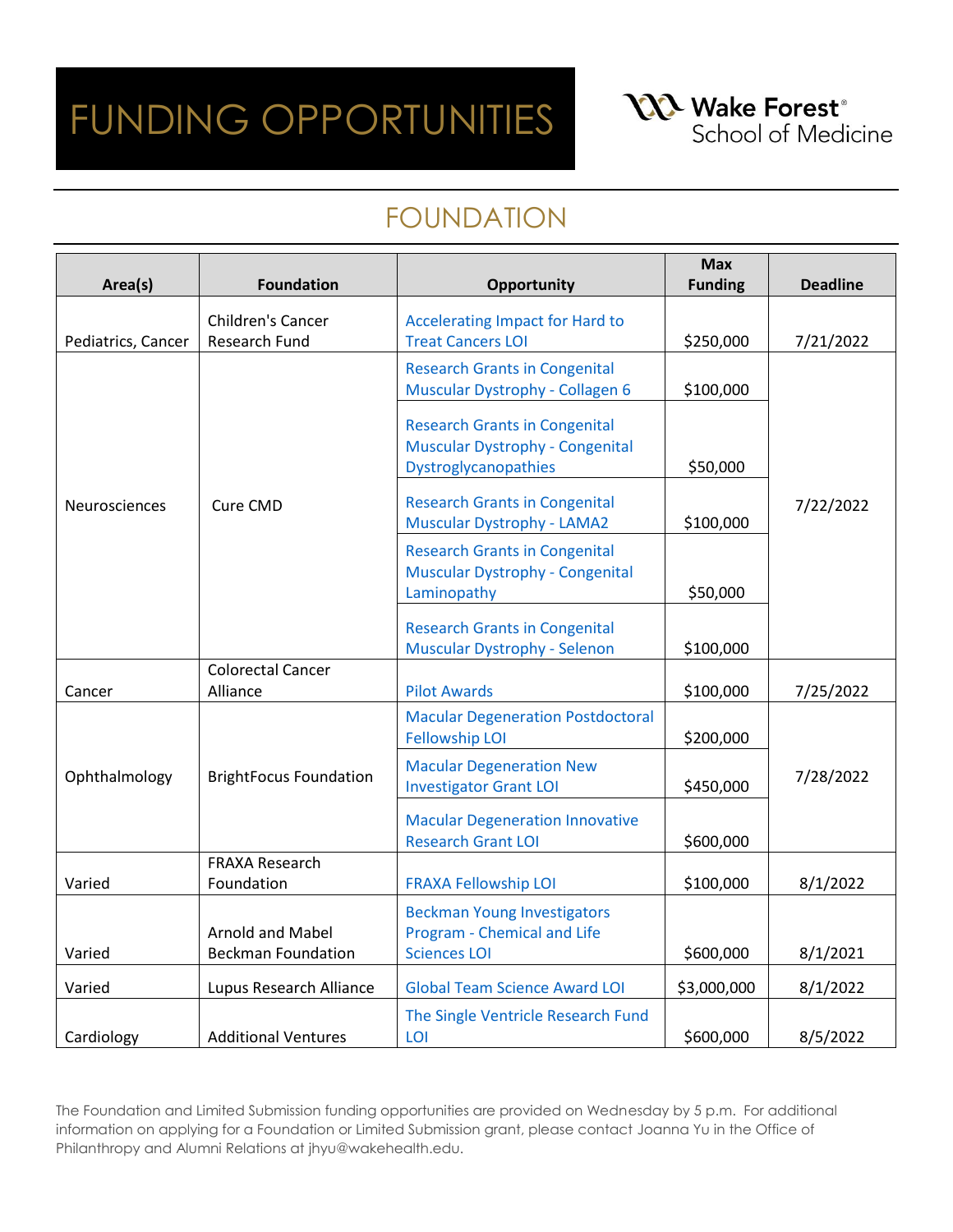**NA** Wake Forest<sup>®</sup> School of Medicine

#### FOUNDATION

| Area(s)            | <b>Foundation</b>                                                | <b>Opportunity</b>                                                             | <b>Max</b><br><b>Funding</b> | <b>Deadline</b> |
|--------------------|------------------------------------------------------------------|--------------------------------------------------------------------------------|------------------------------|-----------------|
|                    | Neurofibromatosis<br><b>Therapeutic Acceleration</b>             | <b>Biology and Therapeutic</b><br><b>Development for Cutaneous</b>             |                              |                 |
| Varied             | Program                                                          | <b>Neurofibromas</b>                                                           | \$1,000,000                  | 8/5/2022        |
| Cancer             | Melanoma Research<br>Foundation                                  | <b>Mid-Career Bridge Grants</b>                                                | \$100,000                    | 8/15/2022       |
| Cancer             | Hirshberg Foundation for<br><b>Pancreatic Cancer</b><br>Research | <b>Seed Grants</b>                                                             | \$40,000                     | 8/15/2022       |
|                    |                                                                  | <b>Johnson &amp; Johnson Stimulating</b>                                       |                              |                 |
| Cancer             | American Association for<br>Cancer Research                      | <b>Therapeutic Advances through</b><br><b>Research Training Grants</b>         | \$225,000                    | 8/18/2022       |
| Genetics, Faith    | John Templeton                                                   | <b>Small Grants LOI</b>                                                        | \$234,800                    |                 |
| Health, Varied     | Foundation                                                       | Large Grants LOI                                                               | Varies                       | 8/19/2022       |
|                    |                                                                  | <b>Dynamic Imaging Grants</b>                                                  | Varies                       | 8/23/2022       |
| Varied             | Chan-Zuckerberg<br>Initiative                                    | <b>Single-Cell Biology Data Insights</b><br><b>Cycle 2 - Focused Projects</b>  | \$200,000                    | 8/25/2022       |
|                    |                                                                  | <b>Single-Cell Biology Data Insights</b><br><b>Cycle 2 - Expanded Projects</b> | \$400,000                    | 8/25/2022       |
| Cancer             | Elsa U. Pardee<br>Foundation                                     | <b>Cancer Research and Treatment</b><br>Grants                                 | Varies                       | 8/31/2022       |
| Pediatrics, Cancer | The Andrew McDonough<br>B+ Foundation                            | <b>B+ Research Grant</b>                                                       | \$150,000                    | 9/1/2022        |
| Cancer             | Lymphoma Research                                                | <b>Clinical Investigator CDA</b>                                               | \$225,000                    | 9/8/2022        |
|                    | Foundation                                                       | <b>Postdoctoral Fellowship Grant</b>                                           | \$105,000                    |                 |
| Varied             | Chan-Zuckerberg<br>Initiative                                    | <b>Advancing Imaging Through</b><br><b>Collaborative Projects</b>              | \$350,000                    | 9/8/2022        |
| Pediatrics         | Foundation for Prader-<br>Willi Research                         | <b>Research Grants LOI</b>                                                     | \$150,000                    | 9/9/2022        |
|                    | Yakult and Nature                                                |                                                                                |                              |                 |
| Varied             | Research                                                         | <b>Global Grants for Gut Health</b>                                            | \$100,000                    | 9/14/2022       |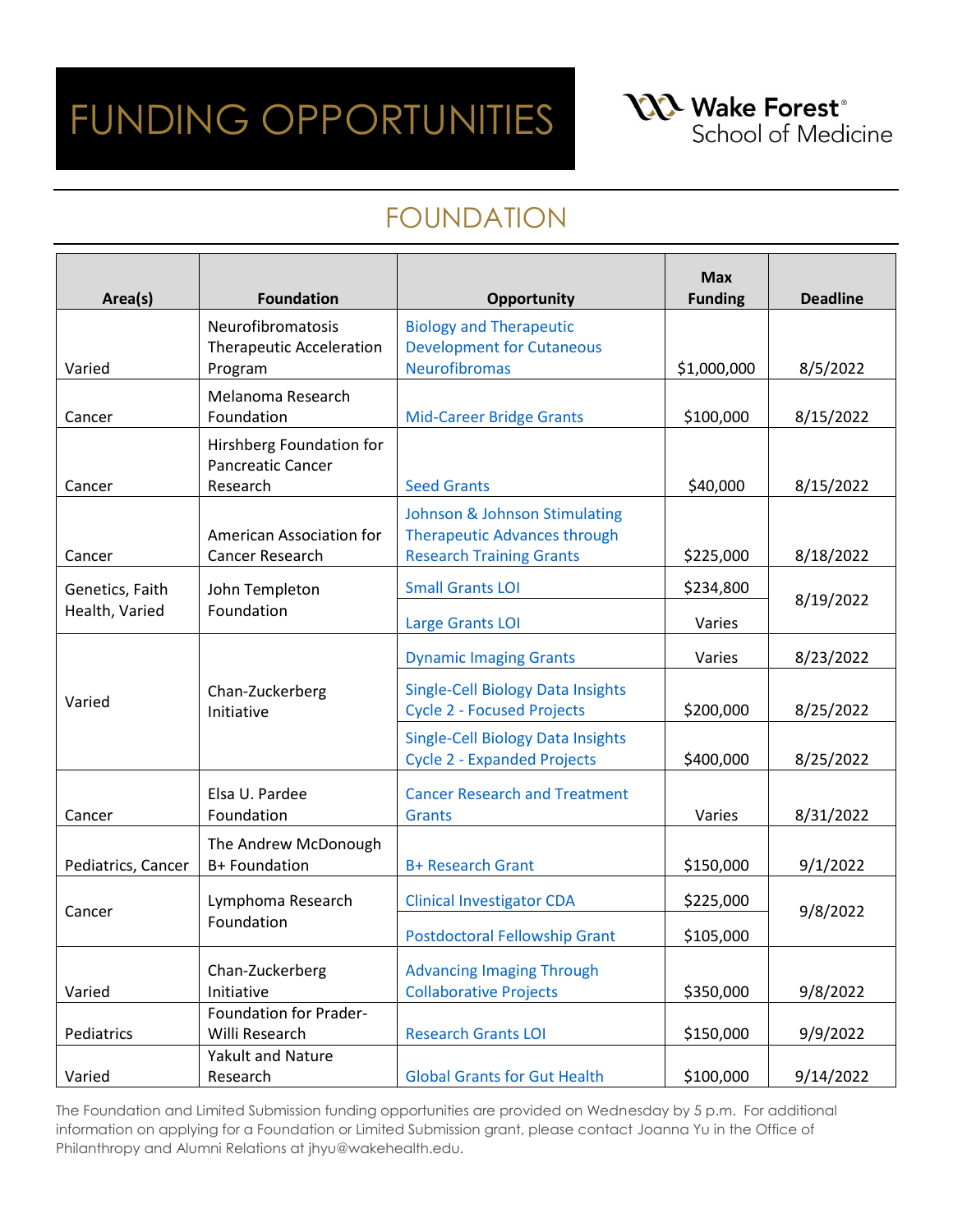**NA** Wake Forest<sup>®</sup> School of Medicine

### FOUNDATION

| Area(s)                                       | <b>Foundation</b>                                      | Opportunity                                                                  | <b>Max</b><br><b>Funding</b> | <b>Deadline</b> |
|-----------------------------------------------|--------------------------------------------------------|------------------------------------------------------------------------------|------------------------------|-----------------|
| Varied                                        | Scleroderma Foundation                                 | <b>Scleroderma-Related Lung Disease</b>                                      | \$200,000                    | 9/15/2022       |
|                                               |                                                        | <b>New Investigators</b>                                                     | \$200,000                    |                 |
|                                               |                                                        | <b>Established Investigators</b>                                             | \$200,000                    |                 |
| Varied, WFIRM                                 | <b>Kenneth Rainin</b><br>Foundation                    | <b>IBD Innovator Awards Program -</b><br><b>Individual Projects LOI</b>      | \$150,000                    | 9/30/2022       |
|                                               |                                                        | <b>IBD Innovator Awards Program -</b><br><b>Collaborative Projects LOI</b>   | \$300,000                    |                 |
|                                               |                                                        | <b>Drug Development LOI</b>                                                  | \$600,000                    |                 |
| Geriatrics,                                   | Alzheimer's Drug<br><b>Discovery Foundation</b>        | <b>Program to Accelerate Clinical Trials</b><br>LOI                          | \$3,000,000                  | 9/30/2022       |
| Gerontology                                   |                                                        | Prevention Beyond the Pipeline<br><b>Clinical Trials LOI</b>                 | \$3,000,000                  |                 |
|                                               |                                                        | <b>Neuroimaging and CSF Biomarker</b><br><b>Development Program LOI</b>      | \$600,000                    |                 |
| Cancer                                        | <b>National Pancreatic</b><br><b>Cancer Foundation</b> | Alternative & Integrative Research<br>Grant                                  | \$30,000                     | 9/30/2022       |
| Immunology,<br>Infectious<br>Diseases, Varied | Human Vaccines Project                                 | Michelson Philanthropies and<br><b>Science Prize for Immunology</b>          | \$30,000                     | 10/1/2022       |
| Varied                                        | Angelman Syndrome<br>Foundation                        | <b>General Research Grants</b>                                               | \$200,000                    | 10/15/2022      |
| Ophthalmology                                 | <b>BrightFocus Foundation</b>                          | <b>National Glaucoma Research</b><br><b>Standard Awards</b>                  | \$200,000                    | 10/25/2022      |
|                                               |                                                        | <b>National Glaucoma Research</b><br><b>Postdoctoral Fellowship</b>          | \$150,000                    |                 |
| Geriatrics,<br>Gerontology                    | <b>BrightFocus Foundation</b>                          | <b>Alzheimer's Disease Research</b><br><b>Postdoctoral Fellowship Awards</b> | \$200,000                    | 11/1/2022       |
|                                               |                                                        | <b>Alzheimer's Disease Research</b><br><b>Standard Awards</b>                | \$300,000                    |                 |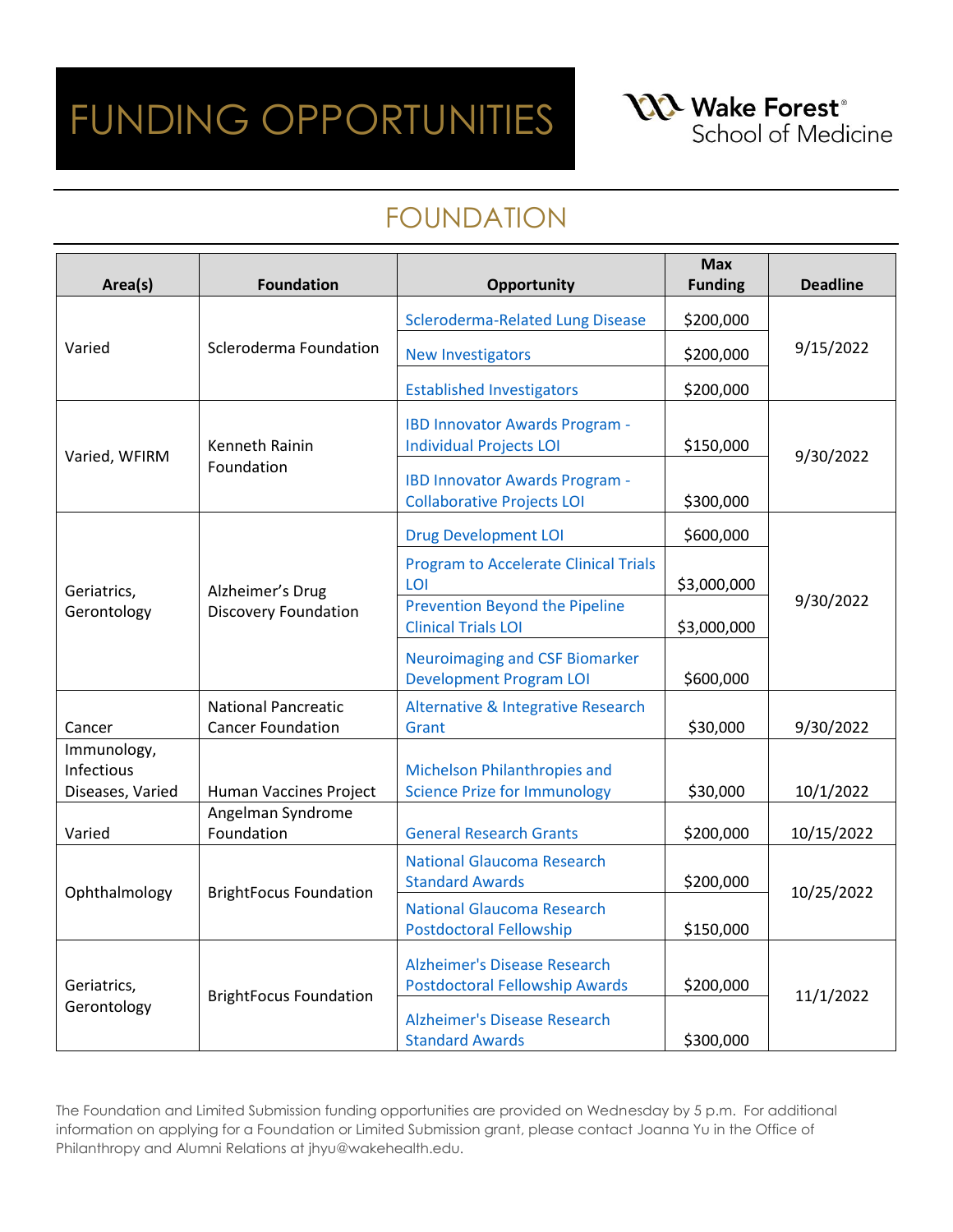**NA** Wake Forest<sup>®</sup> School of Medicine

### FOUNDATION

|                        |                                 |                                                                                | <b>Max</b>     |                 |
|------------------------|---------------------------------|--------------------------------------------------------------------------------|----------------|-----------------|
| Area(s)<br>Geriatrics, | <b>Foundation</b>               | Opportunity                                                                    | <b>Funding</b> | <b>Deadline</b> |
| Gerontology,           | <b>SENS Research</b>            |                                                                                |                |                 |
| <b>WFIRM</b>           | Foundation                      | <b>Research Grants LOI</b>                                                     | Varies         | 11/01/2022      |
| Geriatrics,            | <b>Retirement Research</b>      |                                                                                |                |                 |
| Gerontology            | Foundation                      | <b>Aging Project Grants LOI</b>                                                | Varies         | 11/15/2022      |
|                        |                                 | <b>Pediatric Research Grants - Concept</b>                                     |                |                 |
| Cancer, Pediatrics     | <b>Gerber Foundation</b>        | <b>Papers</b>                                                                  | \$350,000      | 11/15/2022      |
|                        | <b>Rheumatology Research</b>    |                                                                                |                |                 |
| Rheumatology           | Foundation                      | <b>Future Physician Scientist Award</b>                                        | \$60,000       | 12/1/2022       |
|                        | Alex's Lemonade Stand           |                                                                                |                |                 |
| Cancer                 | Foundation                      | 2023 Young Investigator Grant                                                  | \$150,000      | 12/12/2022      |
|                        | Neurofibromatosis               |                                                                                |                |                 |
|                        | <b>Therapeutic Acceleration</b> |                                                                                |                |                 |
| Neurology, Varied      | Program                         | <b>Open Proposal Grant Program</b>                                             | Varies         | 12/14/2022      |
|                        | Melanoma Research               |                                                                                |                |                 |
| Cancer                 | Foundation                      | <b>Mid-Career Bridge Grants</b>                                                | \$100,000      | 12/15/2022      |
|                        | Elsa U. Pardee                  | <b>Cancer Research and Treatment</b>                                           |                |                 |
| Cancer                 | Foundation                      | <b>Grants</b>                                                                  | Varies         | 12/15/2022      |
|                        |                                 | Postdoctoral Fellowship LOI -                                                  |                |                 |
|                        |                                 | <b>Macular Degeneration Research</b>                                           | \$200,000      |                 |
|                        |                                 | New Investigator Grant LOI -                                                   |                |                 |
| Ophthalmology          | <b>BrightFocus Foundation</b>   | <b>Macular Degeneration Research</b>                                           | \$450,000      | 12/5/2022       |
|                        |                                 |                                                                                |                |                 |
|                        |                                 | <b>Innovative Research Grant LOI -</b><br><b>Macular Degeneration Research</b> | \$600,000      |                 |
|                        | <b>FRAXA Research</b>           |                                                                                |                |                 |
| Varied                 | Foundation                      | <b>Fragile X Clinical Trial Grant LOI</b>                                      | Varies         | 1/23/2023       |
|                        | <b>Burroughs Wellcome</b>       | <b>Climate Change and Human Health</b>                                         |                |                 |
| PHS, Varied            | Fund                            | <b>Seed Grants</b>                                                             | \$50,000       | Rolling         |
|                        | Lennox Gastaut                  |                                                                                |                |                 |
| Neurology              | Syndrome                        | <b>Cure LGS Research Grants LOI</b>                                            | \$75,000       | Rolling         |